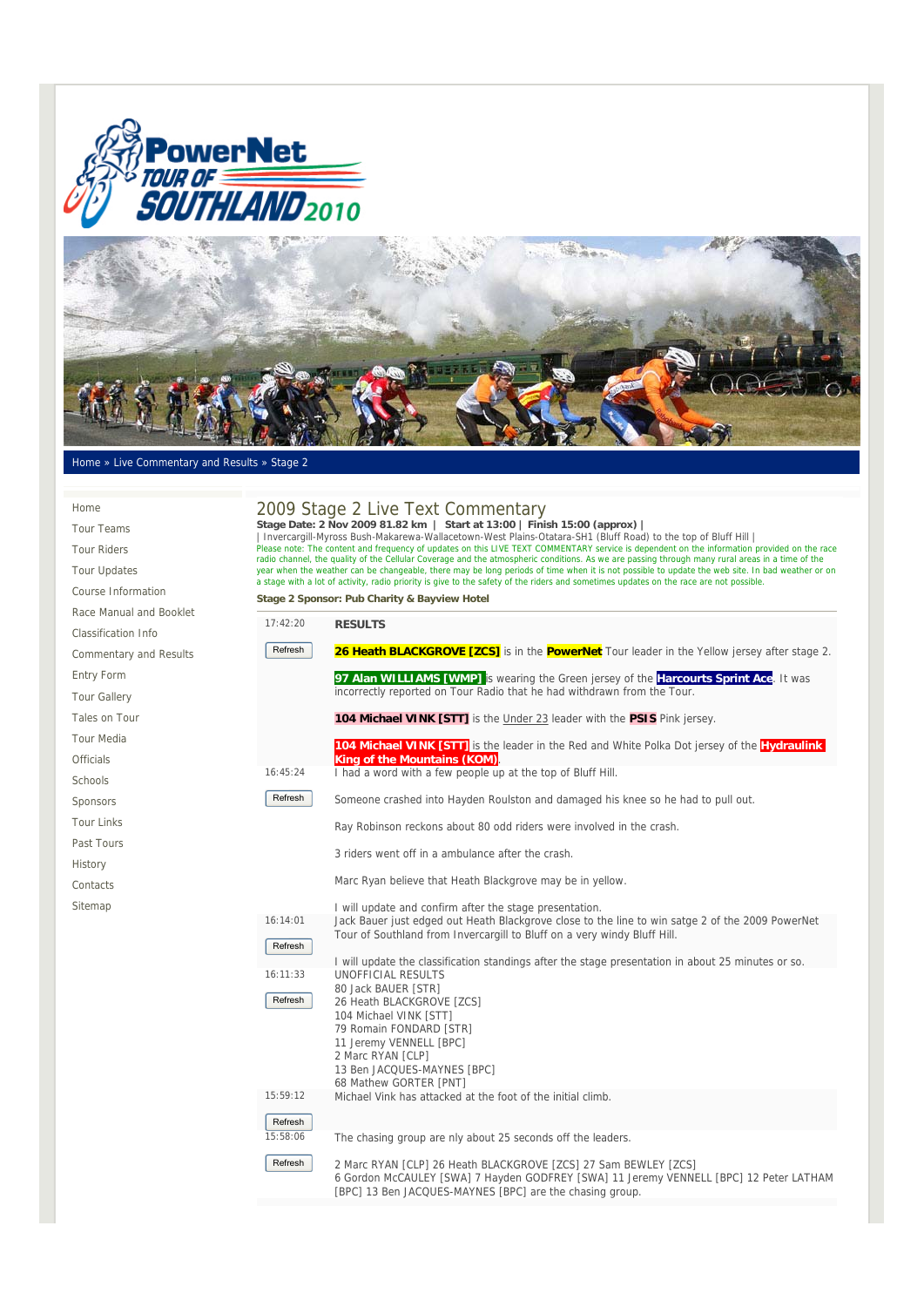| 15:54:38<br>Refresh | The following group include 6 Gordon McCAULEY [SWA] 7 Hayden GODFREY [SWA] and 13 Ben<br>JACQUES-MAYNES [BPC].                                                                                                  |
|---------------------|-----------------------------------------------------------------------------------------------------------------------------------------------------------------------------------------------------------------|
| 15:53:23            | Karl Moore was the 2001 PowerNet Tour of Southland winner.                                                                                                                                                      |
|                     |                                                                                                                                                                                                                 |
| Refresh<br>15:50:34 | About 8 riders are putting in a huge effort to get across, closely followed by another 4.<br>At the 10 km to go sign, Vink at Atkinson have been joined by Moore and Newell. The gap was 50                     |
| Refresh             | seconds.                                                                                                                                                                                                        |
|                     | Karl Moore was at 35 seconds and Newell at 40 seconds, so Moore would go into yellow if it stays like<br>this.                                                                                                  |
| 15:47:11<br>Refresh | Vink and Atkinson have a lead of 55 seconds back to the main bunch. Vink was at 40 seconds and<br>Atkinson was at 1:04.                                                                                         |
|                     | If it stays like that, Michael Vink will go into yellow.                                                                                                                                                        |
| 15:44:33            | The chasing two are about 50m off the back of 2008 and 2009 Yunca Junior of Southland winner<br>Michael Vink and Jonathan ATKINSON [EGS], nephew of our driver Graeme Atkinson.                                 |
| Refresh<br>15:41:31 | We have just passed the 15 km to go sign and there is now large group of riders out in front.                                                                                                                   |
| Refresh             | 121 Jonathon ATKINSON [EGS] 104 Michael VINK [STT] have gone off the front by around 60<br>metres.                                                                                                              |
|                     | 43 Dylan NEWELL [TPT] 33 Karl MOORE [KMS] are trying to get across.                                                                                                                                             |
| 15:36:25<br>Refresh | A very strong wind is now coming from a south westerly direction and is really blowing the riders<br>around. The race is really split apart into small groups and open to the elements.                         |
| 15:28:31            | Approaching the Ballance works, the riders have a headwind to contend with.                                                                                                                                     |
| Refresh             | Looking back there is a group of about 9 riders getting across to join the second group.                                                                                                                        |
| 15:25:29<br>Refresh | The leading group has split into two groups.<br>80 Jack BAUER [STR] 16 Mark LANGLANDS [CST] 55 Matt SILLARS [BMH] are in the leading group<br>some 100m in front.                                               |
|                     | 46 Samuel WHITMITZ [TTT] 47 James IBRAHIM [TTT] 31 Robin REID [KMS] are in the second<br>group.                                                                                                                 |
| 15:21:22            | The main field has been completely blown apart by the vicious cross winds.<br>Riders 121 Jonathon ATKINSON [EGS] 75 Patrick BEVIN [APH] 81 Brent ALLNUT [PMK] 70 Chris<br>MACIC [PNT] are trying to get across. |
| Refresh             | 97 has pulled out of the tour after that crash in Clyde Street.                                                                                                                                                 |
| 15:15:09            | The pace is on as we go down Clyde Street                                                                                                                                                                       |
| Refresh<br>15:12:12 | 97 Alan WILLIAMS [WMP] 53 James McCOY [BMH] just crashed after the sprint.<br>Jack Bauer is now 22 seconds off the back of the leading 7 riders.                                                                |
| Refresh<br>15:10:07 | Approaching the left turn onto Dunns Road in Otatara, the leading 7 riders have a 65 second lead                                                                                                                |
| Refresh             | over the main bunch.                                                                                                                                                                                            |
|                     | Rider 80 Jack BAUER [STR] is in no mans land, 29 seconds off the back of the leaders.                                                                                                                           |
| 15:02:33            | The leaders are flying along at over 65 km/h down Dunns Road.<br>Progressing along Otatara Road, the leading 7 riders have a 400m lead. The following peloton are all<br>strung out in single file.             |
| Refresh             | 21 Floyd LANDIS [CBS] has requested service for a rear wheel. I wonder what he makes of the 2009                                                                                                                |
| 14:58:37            | edition of the PowerNet Tour so far?<br><b>NEWSFLASH</b><br>It has just come over the Tour Radio that Hayden Roulston is in the Colour Plus team van.                                                           |
| Refresh             | This will mean that the 3 time defending champion is now out of the race.                                                                                                                                       |
|                     | It has not been reported why Roly has pulled out yet.                                                                                                                                                           |
| 14:57:09<br>Refresh | The wind is hammering at the riders passing through Grasmere.                                                                                                                                                   |
|                     | 78 Ryan WILLS [STR] is a DNF.<br>The leading group now consists of 7 riders as we leave Grasmere. These guys have a lead of 55                                                                                  |
| 14:49:28            | seconds at the 100km sign.<br>Hayden Roulston (Roly) needs service on Gloucester Road.                                                                                                                          |
| Refresh             |                                                                                                                                                                                                                 |
| 14:47:53            | The next four riders have also restarted.                                                                                                                                                                       |
| Refresh             | The wind is still up as we turn onto West Plains Road. They will be flying down here before turning                                                                                                             |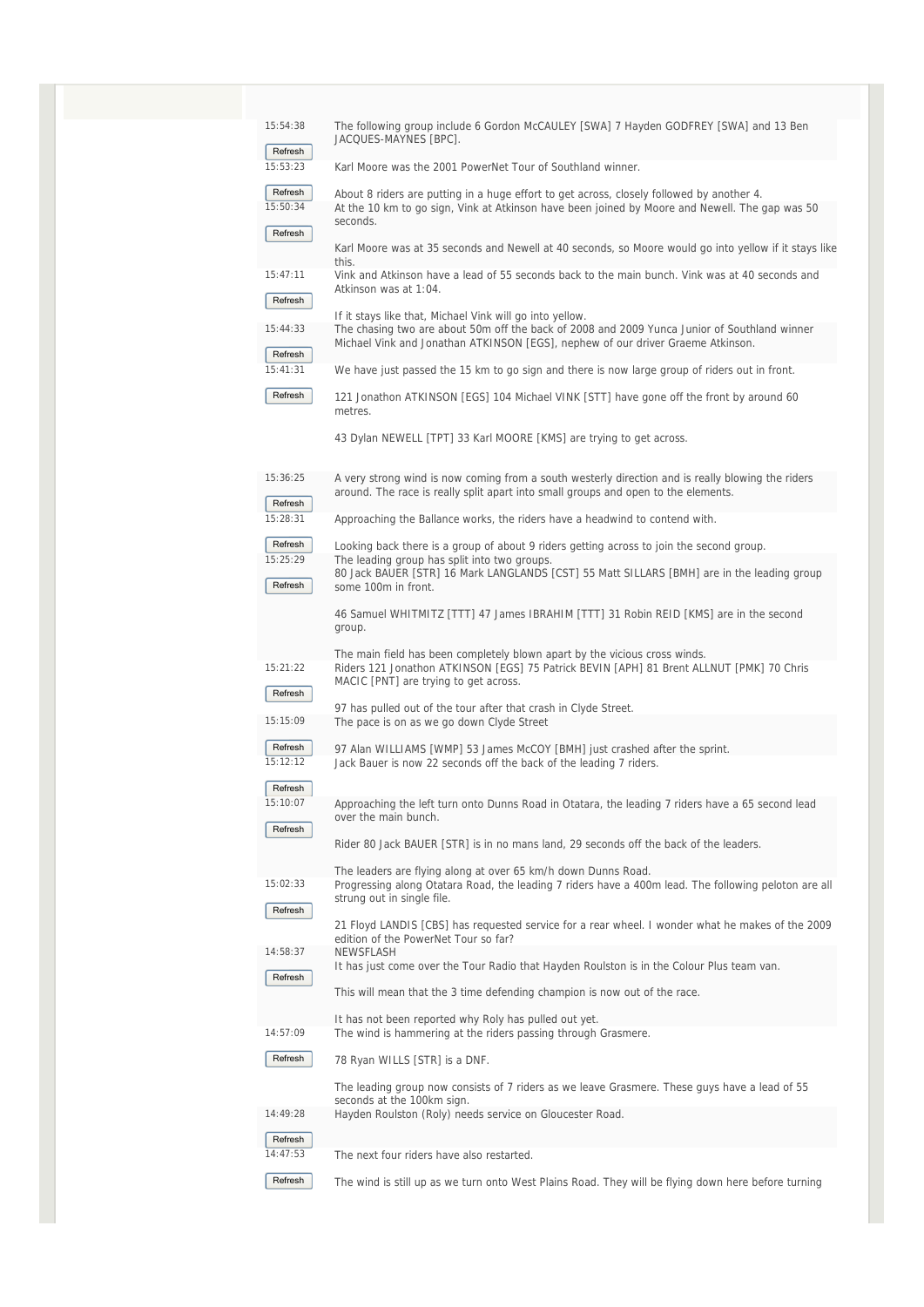| Web Design by Flatout © 2009<br>Tour of |                     | onto Gloucester Street.                                                                                                                                                                                                                    |
|-----------------------------------------|---------------------|--------------------------------------------------------------------------------------------------------------------------------------------------------------------------------------------------------------------------------------------|
| Southland.                              | 14:44:33            | 19 and 100 had some mechanical issues and are getting service.<br>The first group of riders have just restarted.                                                                                                                           |
|                                         | Refresh             | Gordy has just been advised that he has about one minute to get a bike organised or the clock is                                                                                                                                           |
|                                         | 14:40:33            | ticking.<br>Gordon McCauley has got a broken bike and is looking for a replacement. I saw his bike yesterday at                                                                                                                            |
|                                         | Refresh<br>14:35:37 | the Stage Zero Ride with the Stars event and he was telling somebody that he had only got it a<br>couple of days ago.<br>We will try and get an update on the sprints on the way to Otatara.                                               |
|                                         | Refresh             |                                                                                                                                                                                                                                            |
|                                         |                     | Placemakers have broken two of their bikes and are trying to borrow a bike from another team.<br>The race will be starting shortly.                                                                                                        |
|                                         |                     | Riders 46 Samuel WHITMITZ [TTT] 53 James McCOY [BMH] 97 Alan WILLIAMS [WMP] will start first,<br>followed by 55 Matt SILLARS [BMH] 16 Mark LANGLANDS [CST] 47 James IBRAHIM [TTT] 31 Robin                                                 |
|                                         | 14:29:11            | REID [KMS] some 27 seconds later.<br>The police have stopped all of the riders just before Green Acres Golf Club.                                                                                                                          |
|                                         |                     |                                                                                                                                                                                                                                            |
|                                         | Refresh             | The main contenders seem to have avoided the carnage on the bridge. I saw Ryan, Roulston,<br>Blackgrove, Gough, McCauley, Godfrey, Bewley, Sergent outside the golf club. Gordy McCauley<br>seemed to be having some issues with his bike. |
|                                         |                     | The tour organisers are going to restart the race shortly.<br>The leading 3 riders will start first, followed by the next 4 at 27 seconds and then the main field after<br>1:21.                                                           |
|                                         | 14:16:55            | We have just turned left at Wallacetown and the riders get a short respite with a tailwind for a few<br>km.                                                                                                                                |
|                                         | Refresh             | The gap was 1:21 at the turn. It was 34 seconds back to the                                                                                                                                                                                |
|                                         |                     | There was a big crash involving over 40 riders just out of Wallacetown.                                                                                                                                                                    |
|                                         | 14:07:44            | Peter Tomlinson, the Chief Commissare has just informed all officials to stop the race.<br>At Young Road progressing towards Wallacetown the 3 leading riders are maintaining the gap at                                                   |
|                                         | Refresh             | 1:10.                                                                                                                                                                                                                                      |
|                                         | 14:04:52            | The gap is now 1:13 to the peleton as we turn back towards Wallacetown. The gap back to the                                                                                                                                                |
|                                         | Refresh             | chasing 4 is 23 seconds. The wind is now right to left and still pretty strong.                                                                                                                                                            |
|                                         | 14:00:57            | At the 100km sign outside the Freezing Works.                                                                                                                                                                                              |
|                                         | Refresh             | There are the same 3 riders out front by 27 seconds from the chasing 4.<br>The gap is one minute from the leading riders to the peleton.                                                                                                   |
|                                         | 13:57:38            | The gap is back to 23 seconds from the first group to the second group as we turn off SH6 towards<br>the Alliance Freezing works.                                                                                                          |
|                                         | Refresh<br>13:55:44 | 55 55 Matt SILLARS [BMH]                                                                                                                                                                                                                   |
|                                         | Refresh             | 16 Mark LANGLANDS [CST]<br>47 James IBRAHIM [TTT]                                                                                                                                                                                          |
|                                         |                     | 31 Robin REID [KMS]<br>are trying to get across approaching Makarewa School.                                                                                                                                                               |
|                                         | 13:51:36            | 94 Seth RUBIN [JPM] has gone off the front.<br>The three riders have a 51 second lead at 19.5km race distance.                                                                                                                             |
|                                         |                     |                                                                                                                                                                                                                                            |
|                                         | Refresh<br>13:50:04 | Makarewa School are all out in force waiting for the sprint.<br>Riders 46 Samuel WHITMITZ [TTT] 53 James McCOY [BMH] 97 Alan WILLIAMS [WMP] now have a<br>350m lead halfway along Flora Road.                                              |
|                                         | Refresh<br>13:47:26 | The break has been shut down as we cross the Lornville-Dacre Road at 13.3km race distance.                                                                                                                                                 |
|                                         | Refresh             | The sun is shining as we look north toward the snow capped mountains. The riders are doing it                                                                                                                                              |
|                                         |                     | tough.                                                                                                                                                                                                                                     |
|                                         |                     | Looking back, the field are really spread out now as we turn into Flora Road East. They will be riding<br>straight into a very strong headwind towards Makarewa.                                                                           |
|                                         |                     | The pace has really dropped along Flora Road. We are pottering along at about 20 km/h.                                                                                                                                                     |
|                                         |                     | 28 Westley GOUGH [ZCS] had a mechanical and had to work very hard to get back on, which he<br>managed successfully.                                                                                                                        |
|                                         | 13:39:26<br>Refresh | 62 Michael TORCKLER [TEP] 78 Ryan WILLS [STR] 97 Alan WILLIAMS [WMP]<br>and another rider are out in from as we turn into Mill Road North  straight into a left to right<br>crosswind.                                                     |
|                                         |                     | Our driver, Graeme Atkinson said it will be murder for the riders going along here. There are a lot of                                                                                                                                     |